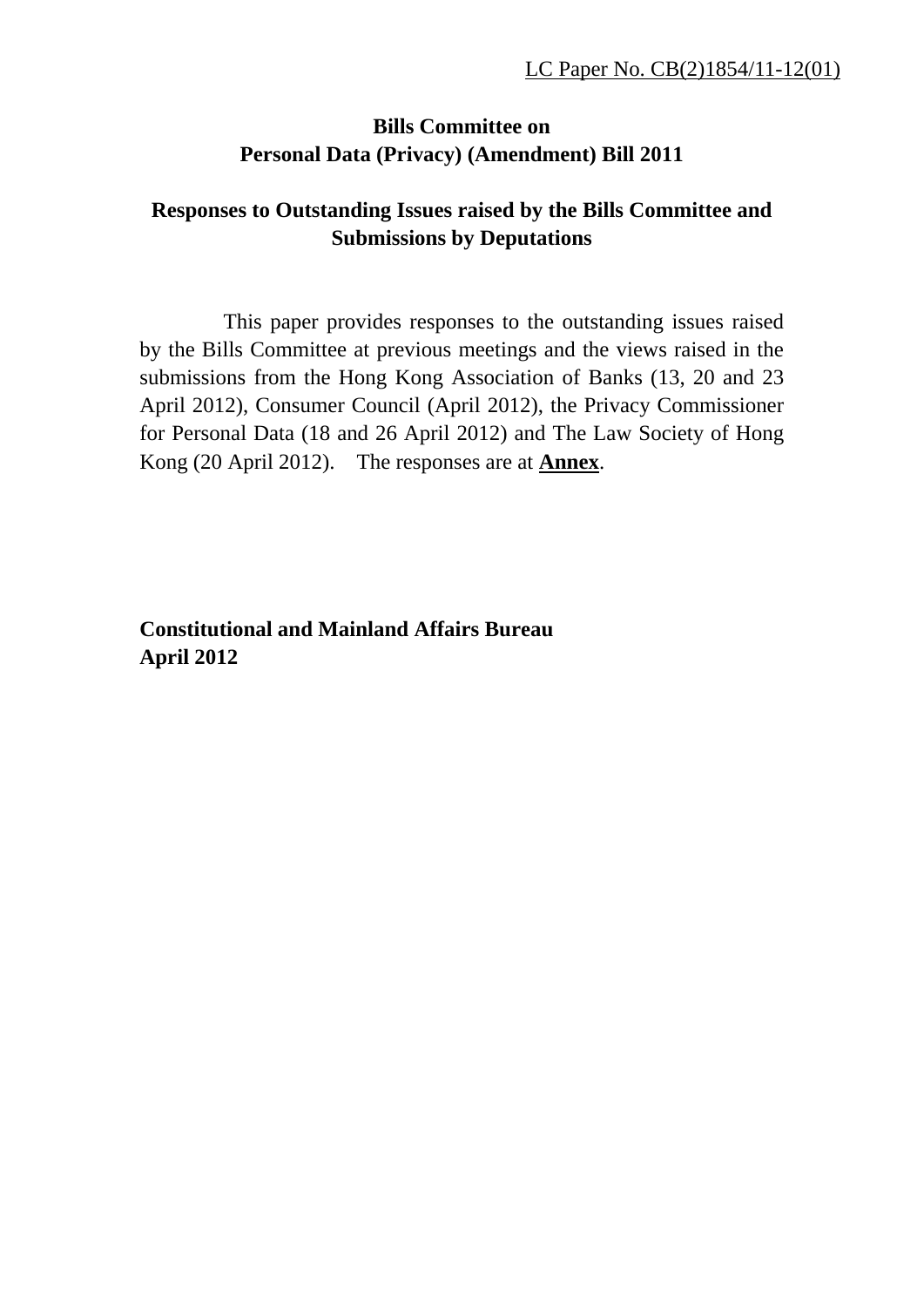| <b>Section No.</b>        | <b>Deputations' Views</b>                                                                                                                                                                                                                                                                                                                                                                                                                                                                                                                                                                                                                                                                                                                  | <b>Responses of</b><br><b>Constitutional and Mainland Affairs Bureau ("CMAB")</b>                                                                                                                                                                                                                                                                                                                                                                                                                                                                                                                                                                                                                                                                                                                                                                                                                                                                                      |
|---------------------------|--------------------------------------------------------------------------------------------------------------------------------------------------------------------------------------------------------------------------------------------------------------------------------------------------------------------------------------------------------------------------------------------------------------------------------------------------------------------------------------------------------------------------------------------------------------------------------------------------------------------------------------------------------------------------------------------------------------------------------------------|------------------------------------------------------------------------------------------------------------------------------------------------------------------------------------------------------------------------------------------------------------------------------------------------------------------------------------------------------------------------------------------------------------------------------------------------------------------------------------------------------------------------------------------------------------------------------------------------------------------------------------------------------------------------------------------------------------------------------------------------------------------------------------------------------------------------------------------------------------------------------------------------------------------------------------------------------------------------|
| New section<br>14A        | The Law Society of Hong Kong:<br>The Law Society notes that CMAB on the whole<br>simply asserts that it either disagrees or will not<br>adopt the suggestions made by the Law Society.<br>The Law Society wishes to reiterate its<br>submission dated 24 November 2011.<br>One of the suggestions is to amend new section<br>$14A(6)$ to read –<br>"A person who, in purported compliance with a<br>notice under subsection $(1)$ or $(4)$ , knowingly or<br>recklessly provides any document, record,<br>information or thing, or any response to any<br>question, which is false or misleading in a<br>material particular, commits an offence and is<br>liable on conviction to a fine at level 3 and to<br>imprisonment for 6 months." | A number of suggestions in the Law Society's submission of 24<br>November 2011 were on the provisions in the Personal Data<br>(Privacy) (Amendment) Bill 2011 ("the Bill") relating to the use<br>or provision of personal data for direct marketing purposes,<br>which have been overtaken by the revised proposals put forward<br>by CMAB.<br>On the Law Society's suggested amendment to new section<br>$\overline{\phantom{a}}$<br>$14A(6)$ , we have earlier agreed to amend the provision to make<br>clear that any person who, in response to a notice issued by the<br>Privacy Commissioner for Personal Data ("PCPD"), knowingly<br>or recklessly provides any information in a data user return or a<br>subsequently revised data user return, which is false or<br>misleading in a material particular, is liable on conviction to a<br>fine at level 3 and to imprisonment for 6 months.<br>Our responses to the Law Society's other suggestions have been |
| New section<br>$35A(1)^1$ | Hong Kong Association of Banks ("HKAB"):<br>HKAB suggests that the definition of "consent"                                                                                                                                                                                                                                                                                                                                                                                                                                                                                                                                                                                                                                                 | provided vide LC Paper No. $CB(2)569/11-12(02)$ .<br>In the hypothetical situation cited by HKAB where the bank                                                                                                                                                                                                                                                                                                                                                                                                                                                                                                                                                                                                                                                                                                                                                                                                                                                        |

<sup>&</sup>lt;sup>1</sup> Section numbers of provisions under Part VIA refer to those in the revised version in the Annex to LC Paper No. CB(2)1169/11-12(01).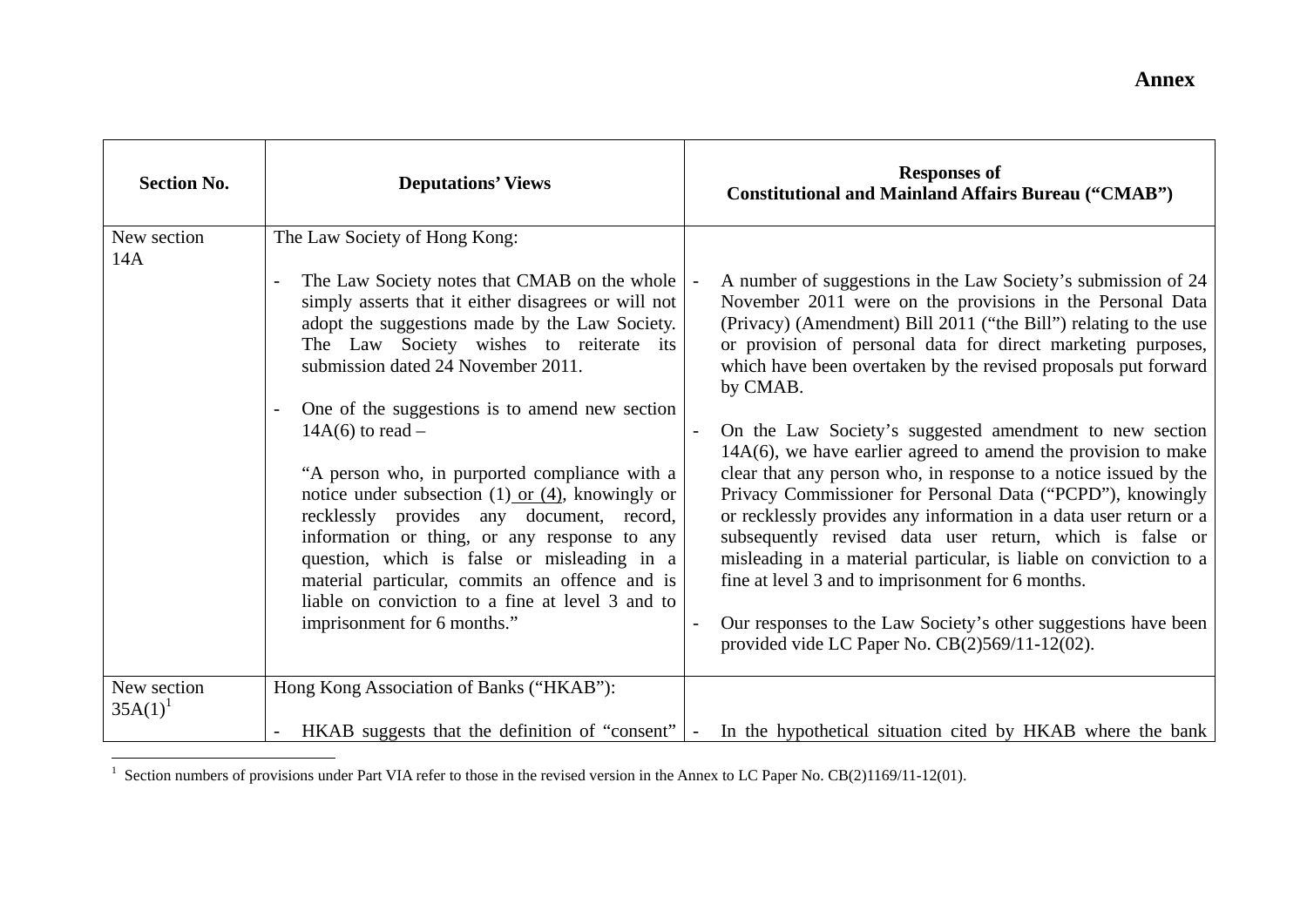| <b>Section No.</b>    | <b>Deputations' Views</b>                                                                                                                                                                                                                                       | <b>Responses of</b><br><b>Constitutional and Mainland Affairs Bureau ("CMAB")</b>                                                                                                                                                                                                                                                                                                                                                                                                                                                                                                                                                                                                                                                                                           |
|-----------------------|-----------------------------------------------------------------------------------------------------------------------------------------------------------------------------------------------------------------------------------------------------------------|-----------------------------------------------------------------------------------------------------------------------------------------------------------------------------------------------------------------------------------------------------------------------------------------------------------------------------------------------------------------------------------------------------------------------------------------------------------------------------------------------------------------------------------------------------------------------------------------------------------------------------------------------------------------------------------------------------------------------------------------------------------------------------|
|                       | be amended as follows -<br>"consent, in relation to a use of personal data in<br>direct marketing or a provision of personal data<br>for use in direct marketing, includes an<br>indication of no objection to the use or<br>provision."                        | provides an option on the application form for a particular<br>service and the data subject is informed that his personal data<br>may be used for direct marketing purposes unless he indicates<br>his disagreement and given a box to tick if he disagrees, subject<br>to the manner in which the information in the form is presented,<br>the data subject returning that form with the box not ticked may<br>be able to serve the purpose of "indication of no objection"<br>under our proposed arrangement.                                                                                                                                                                                                                                                             |
| New section<br>35A(2) | <b>Consumer Council:</b><br>Consumer Council does not agree with the<br>$\overline{a}$<br>proposal to confine the proposed regulatory<br>regime to "sale" (subsequently replaced by<br>"provision for gain") of personal data for direct<br>marketing purposes. | As explained in LC Paper No. $CB(2)1169/11-12(01)$ , the<br>proposed regulatory regime for sale of personal data is to<br>address community concerns over recent cases of sale of<br>massive customer personal data by some enterprises to others for<br>direct marketing purposes without explicitly and specifically<br>informing the customers of the sale and seeking their consent.<br>Having regard to concerns that the definition of "sell" in the Bill<br>(subsequently replaced by "provide for gain") may inadvertently<br>catch activities which are generally accepted by, and fall within<br>the reasonable expectation of, data subjects, we propose to<br>confine the proposed regulatory regime to sale of personal data<br>for direct marketing purposes. |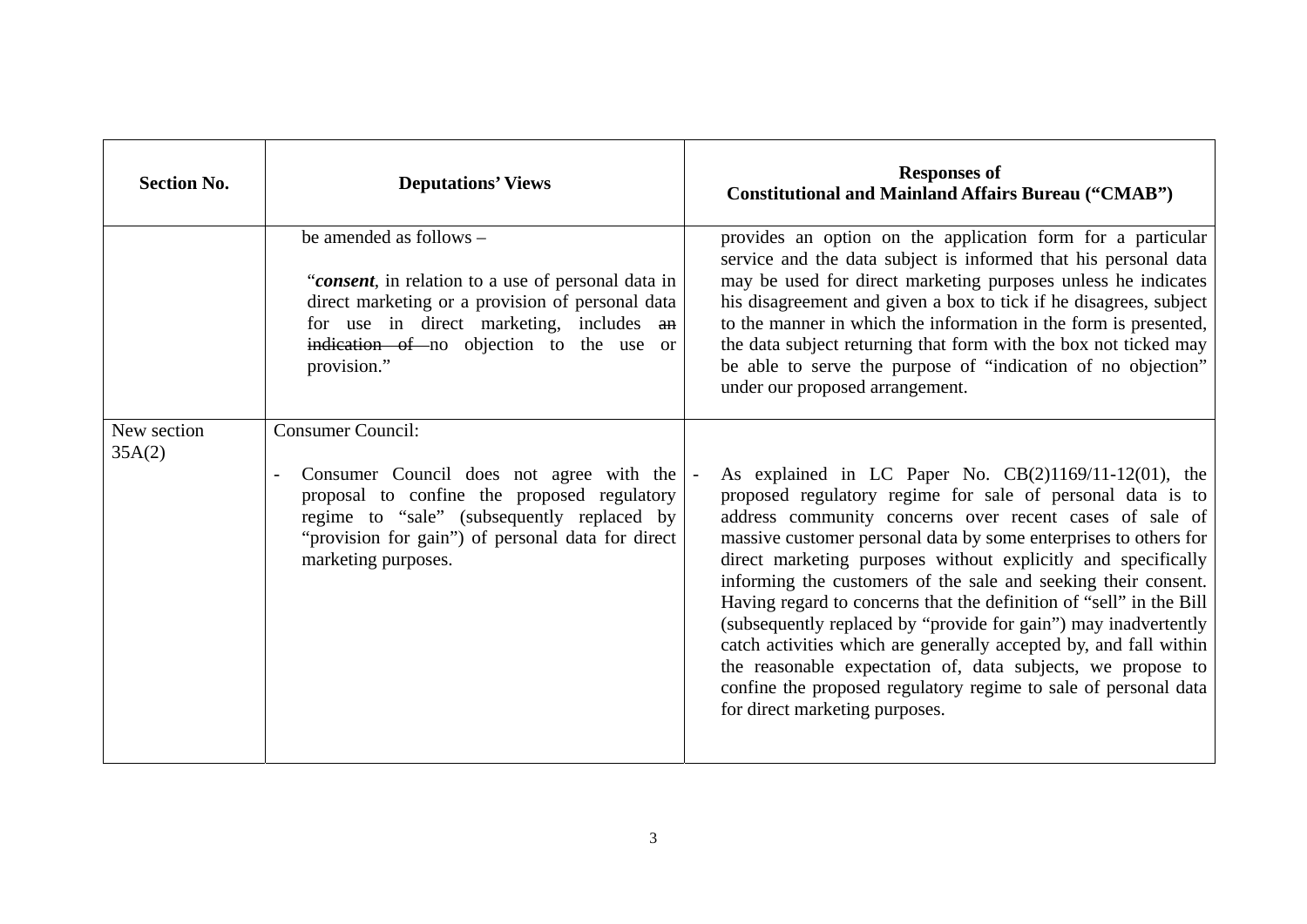| <b>Section No.</b>                                 | <b>Deputations' Views</b>                                                                                                                                                                    | <b>Responses of</b><br><b>Constitutional and Mainland Affairs Bureau ("CMAB")</b>                                                                                                                                                                                |
|----------------------------------------------------|----------------------------------------------------------------------------------------------------------------------------------------------------------------------------------------------|------------------------------------------------------------------------------------------------------------------------------------------------------------------------------------------------------------------------------------------------------------------|
|                                                    | HKAB:                                                                                                                                                                                        |                                                                                                                                                                                                                                                                  |
|                                                    | HKAB requests that the definition of "sell"<br>should be amended to exclude intragroup transfer<br>of customers' personal data for products/services<br>related to the data user's business. | Since goods, facilities or services offered by members of a group<br>could vary considerably, it would not be appropriate to exclude<br>"intragroup transfer" of customers' personal data from the<br>proposed regulatory regime.                                |
| New section<br>$35D(1)$ (i.e.<br>"grandfathering") | PCPD:<br><b>PCPD</b><br>suggests incorporating the "easily  -<br>understandable and readable" requirement as a<br>further condition to satisfy section $35D(1)$ .                            | We have no objection to this and will amend the provision<br>accordingly.                                                                                                                                                                                        |
|                                                    | PCPD:                                                                                                                                                                                        |                                                                                                                                                                                                                                                                  |
|                                                    | PCPD suggests specifying a cut-off date for the<br>$\overline{\phantom{a}}$<br>grandfathering arrangement under new section<br>$35D(1)$ , which should be a date as soon as                  | We note HKAB's support for the current proposed arrangement<br>for the cut-off date.                                                                                                                                                                             |
|                                                    | possible after passing of the Bill, before the<br>commencement of the new provisions relating to<br>direct marketing.                                                                        | The grandfathering arrangement is to cater for personal data<br>collected before the commencement of the new requirements<br>relating to direct marketing, including that collected during the<br>period between the passing of the Bill and the commencement of |
|                                                    | HKAB:                                                                                                                                                                                        | the new requirements, when the guidance note(s) to be issued by                                                                                                                                                                                                  |
|                                                    | HKAB stresses the importance of imposing the                                                                                                                                                 | the PCPD and other publicity and public education work to<br>assist data users in complying with the new requirements are not                                                                                                                                    |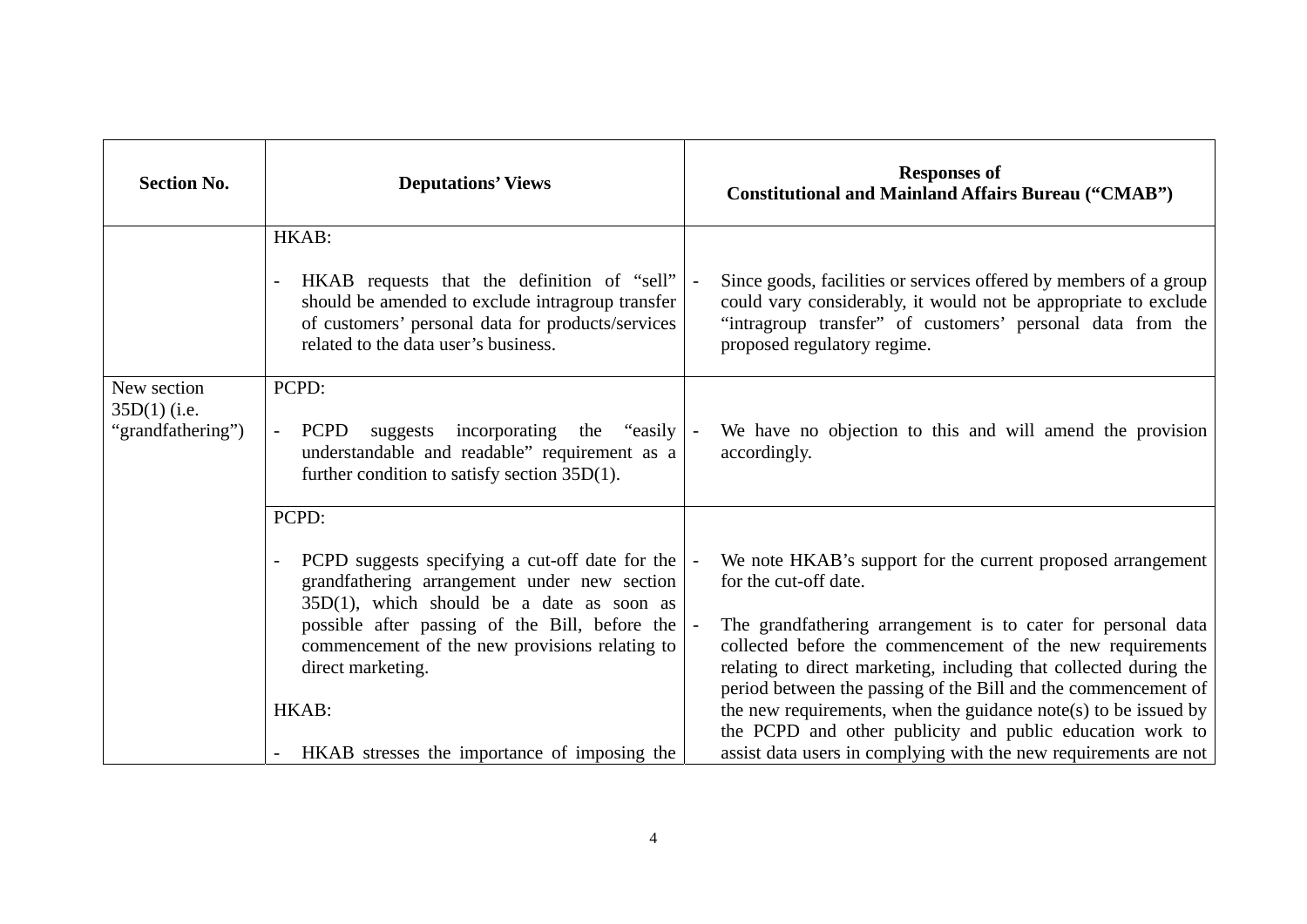| <b>Section No.</b> | <b>Deputations' Views</b>                                                                                                                                                                                                                                                                                                                                                                                                                                                                                            | <b>Responses of</b><br><b>Constitutional and Mainland Affairs Bureau ("CMAB")</b>                                                                                                                                                                                                                                                                                                                                                                                                                                                                                                                                                                                                                                                                                                                                                                                                                                                                                                                                                                                                                                                                                                                                                                                                                                                                                  |
|--------------------|----------------------------------------------------------------------------------------------------------------------------------------------------------------------------------------------------------------------------------------------------------------------------------------------------------------------------------------------------------------------------------------------------------------------------------------------------------------------------------------------------------------------|--------------------------------------------------------------------------------------------------------------------------------------------------------------------------------------------------------------------------------------------------------------------------------------------------------------------------------------------------------------------------------------------------------------------------------------------------------------------------------------------------------------------------------------------------------------------------------------------------------------------------------------------------------------------------------------------------------------------------------------------------------------------------------------------------------------------------------------------------------------------------------------------------------------------------------------------------------------------------------------------------------------------------------------------------------------------------------------------------------------------------------------------------------------------------------------------------------------------------------------------------------------------------------------------------------------------------------------------------------------------|
|                    | effective date of the provisions relating to direct<br>marketing (i.e. "the commencement date") as the<br>cut-off date for the grandfathering arrangement as<br>proposed by the Administration. This is to avoid<br>any interim gap period when no further<br>grandfathering of personal data is possible while<br>the new regime has yet to come into place. Any<br>such gap period is likely to create confusion to<br>customers as different data users may adopt<br>different practices in addressing the issue. | Setting an earlier cut-off date for the<br>yet in place.<br>arrangement will mean advancing<br>grandfathering<br>the<br>commencement date of the new requirements for those data<br>users who intend to use the personal data collected during the<br>interim period in direct marketing. However, during this<br>interim period, PCPD's guidance note(s) and other publicity and<br>public education work to assist data users in complying with the<br>new requirements are not yet in place. This will create<br>unnecessary confusion to both data users and data subjects.<br>Also, data users who already fulfill the conditions for<br>grandfathering under the new section $35D(1)$ might have to take<br>steps to comply with the new requirements if they intend to<br>continue to use the data in direct marketing after the<br>commencement date. This is not in line with the purpose of the<br>grandfathering arrangement. Setting the commencement date<br>as the cut-off date will provide consistency.<br>The objective of PCPD's suggestion to set an earlier cut-off date<br>is to prevent massive direct marketing activities by data users<br>before the commencement date. With the latest drafting of<br>section $35D(1)$ , a data user cannot trigger the exemption simply<br>by having used the personal data of a data subject in direct |
|                    |                                                                                                                                                                                                                                                                                                                                                                                                                                                                                                                      | marketing before the commencement date. The data user's<br>eligibility for the exemption is also subject to the conditions that<br>the data user has not, in relation to the use of the personal data in<br>direct marketing before the commencement date, contravened                                                                                                                                                                                                                                                                                                                                                                                                                                                                                                                                                                                                                                                                                                                                                                                                                                                                                                                                                                                                                                                                                             |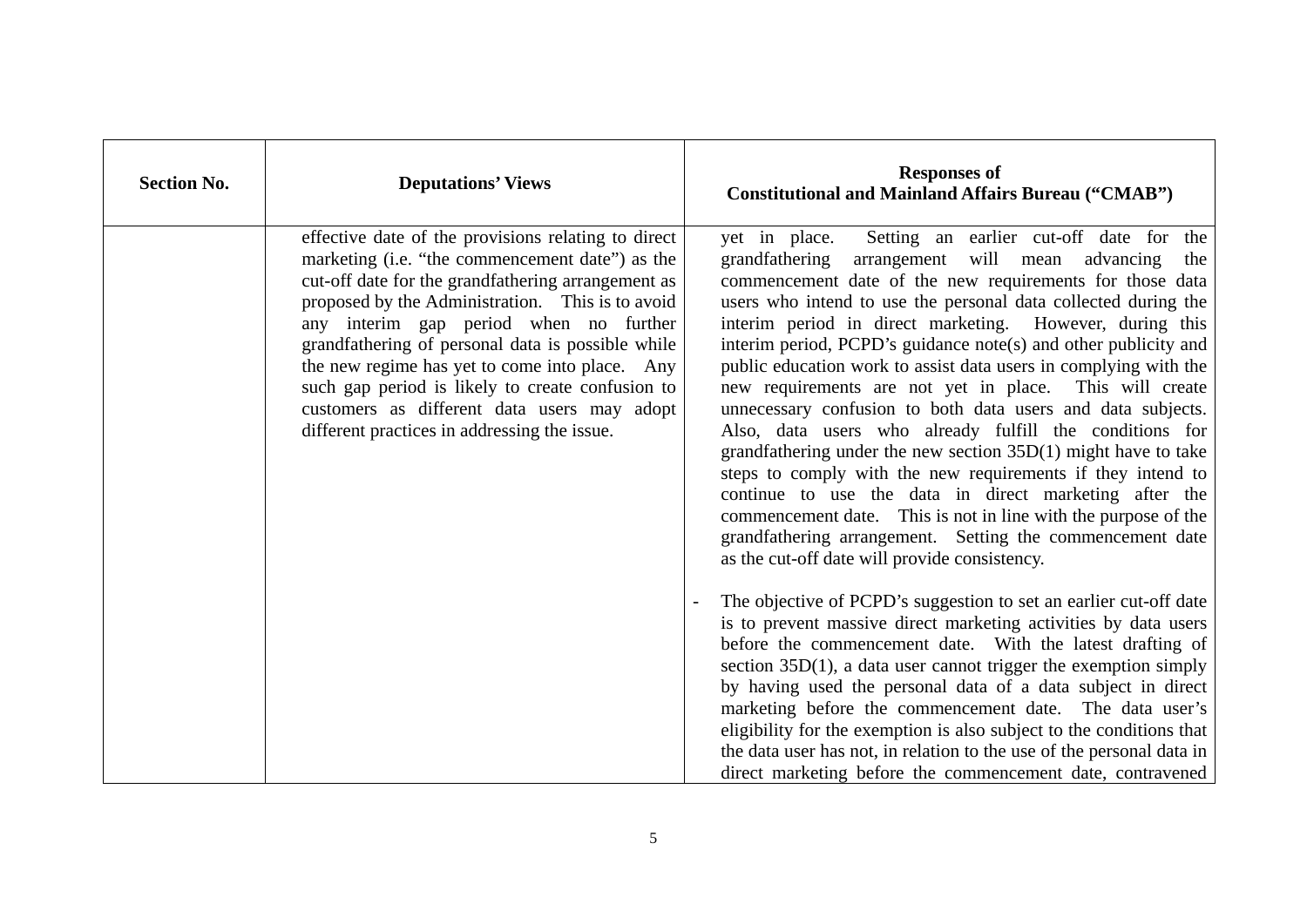| <b>Section No.</b> | <b>Deputations' Views</b>                                                                                                                                                                                                                                                                                                                                                                                                                 | <b>Responses of</b><br><b>Constitutional and Mainland Affairs Bureau ("CMAB")</b>                                                                                                                                                                                                                                                                                                                                                                                                            |
|--------------------|-------------------------------------------------------------------------------------------------------------------------------------------------------------------------------------------------------------------------------------------------------------------------------------------------------------------------------------------------------------------------------------------------------------------------------------------|----------------------------------------------------------------------------------------------------------------------------------------------------------------------------------------------------------------------------------------------------------------------------------------------------------------------------------------------------------------------------------------------------------------------------------------------------------------------------------------------|
|                    |                                                                                                                                                                                                                                                                                                                                                                                                                                           | any existing requirements under the Personal Data (Privacy)<br>Ordinance, and that the data subject has not indicated objection.<br>Moreover, the data subject must have been explicitly informed<br>of the use of his personal data in direct marketing in relation to<br>the class of marketing subjects before the commencement date.                                                                                                                                                     |
|                    | HKAB:                                                                                                                                                                                                                                                                                                                                                                                                                                     |                                                                                                                                                                                                                                                                                                                                                                                                                                                                                              |
|                    | HKAB suggests addition of the following words<br>$\overline{a}$<br>to section $35D(1)$ to expressly provide that the<br>grandfathering arrangement (i) covers personal<br>data changed or additional personal data collected<br>subsequent to first time collection; and (ii) will<br>apply with respect to a data subject's data if the<br>data user has used any data of that data subject<br>before the cut-off date to be specified – | HKAB's suggested addition of the words "held by the data user<br>from time to time" will mean that personal data of the data<br>subject newly collected after the commencement date will be<br>grandfathered as well. This will widen the scope of the<br>proposed exemption and deviates from our original policy intent<br>to confine the grandfathering to the continued use of the data<br>subject's personal data collected before the commencement date<br>(i.e. "pre-existing data"). |
|                    | "Section 35C does not apply in relation to the<br>continued use by a data user of a data subject's<br>personal data held by the data user from time to<br>time in direct marketing in relation to a class of<br>marketing subjects if, before the commencement<br>$date-$<br>(b) the data user had so used <u>any of</u> the data;"                                                                                                       | In response to the second point raised by HKAB and the<br>comments from PCPD, we will amend the provision to make<br>clear that any personal data of the data subject already collected<br>before the commencement date and future updates of such data<br>(but not data newly collected after the commencement date)<br>would be covered under the grandfathering arrangement.                                                                                                              |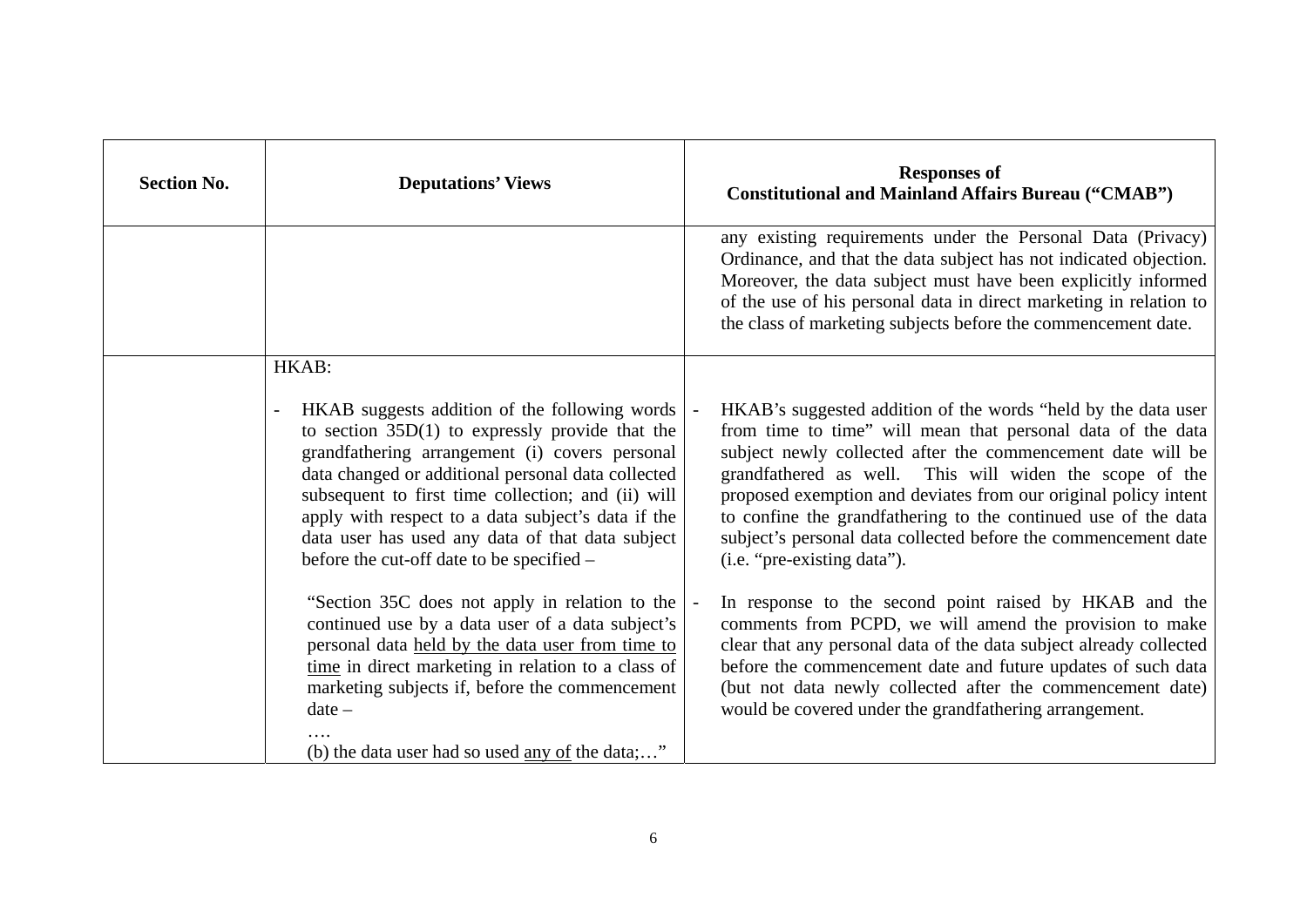| <b>Section No.</b>    | <b>Deputations' Views</b>                                                                                                                                                                                                                                                    | <b>Responses of</b><br><b>Constitutional and Mainland Affairs Bureau ("CMAB")</b>                                                                                                                                                                                                                                                         |
|-----------------------|------------------------------------------------------------------------------------------------------------------------------------------------------------------------------------------------------------------------------------------------------------------------------|-------------------------------------------------------------------------------------------------------------------------------------------------------------------------------------------------------------------------------------------------------------------------------------------------------------------------------------------|
|                       | PCPD:<br>PCPD suggests clarifying that the drafting covers<br>$\overline{\phantom{a}}$<br>those personal data of the data subject that a data<br>user had not used before the commencement date;<br>and caters for updating of personal data after the<br>commencement date. |                                                                                                                                                                                                                                                                                                                                           |
| New section<br>35E(1) | PCPD:<br>PCPD suggests that the following additional<br>requirements be incorporated –<br>(a) that the written confirmation has to be sent no<br>later than 14 days after the oral consent is<br>given;                                                                      | We have no objection to (a) and will incorporate it in the<br>relevant provision accordingly.                                                                                                                                                                                                                                             |
|                       | (b) that the written confirmation has to be sent to<br>the last known correspondence address of the<br>data subject; and                                                                                                                                                     | We would not wish to confine the sending of the written<br>confirmation to the address of the data subject. The data<br>subject may wish to receive the written confirmation by fax,<br>e-mail or other methods. The data user may also hand over the<br>written confirmation to the data subject in person if the<br>opportunity arises. |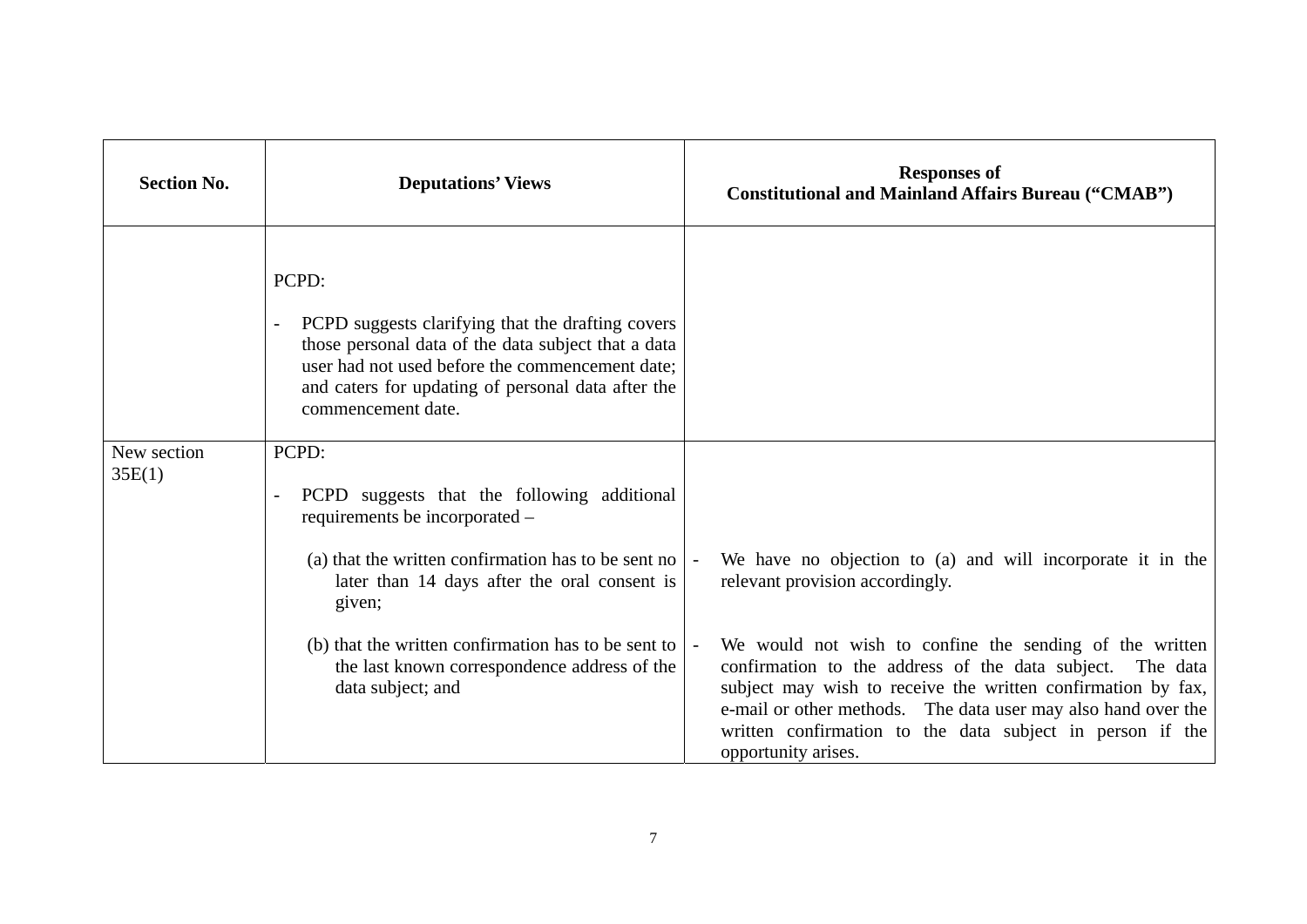| <b>Section No.</b> | <b>Deputations' Views</b>                                                                                                                                                                                                                                                                                                                                  | <b>Responses of</b><br><b>Constitutional and Mainland Affairs Bureau ("CMAB")</b>                                                                                                                 |
|--------------------|------------------------------------------------------------------------------------------------------------------------------------------------------------------------------------------------------------------------------------------------------------------------------------------------------------------------------------------------------------|---------------------------------------------------------------------------------------------------------------------------------------------------------------------------------------------------|
|                    | (c) that the data user has not received any<br>objection from the data subject to the oral<br>consent within 14 days after the written<br>confirmation is sent to the data subject.                                                                                                                                                                        | Data users should be allowed to use the personal data of data<br>subjects in direct marketing once they have received the oral<br>consent of the data subjects and sent the written confirmation. |
|                    | <b>Bills Committee:</b><br>At the meeting on 17 April 2012, the<br>Administration was asked to consider improving<br>the drafting of section $35E(1)(b)(ii)$ to stipulate<br>the kinds of personal data to be used and the<br>classes of marketing subjects in relation to which<br>the data would be used by making reference to<br>section $35C(2)(b)$ . | We have no objection to this and will amend the provision<br>accordingly.                                                                                                                         |
|                    | At the meeting on 17 April 2012, the<br>asked<br>Administration<br>consider<br>was<br>to<br>encouraging the direct marketing trade to adopt<br>good practices including presenting the contents<br>of written confirmation in an easily readable<br>manner.                                                                                                | We will convey this suggestion to the PCPD for consideration in<br>preparing the guidance note(s) and public education materials.                                                                 |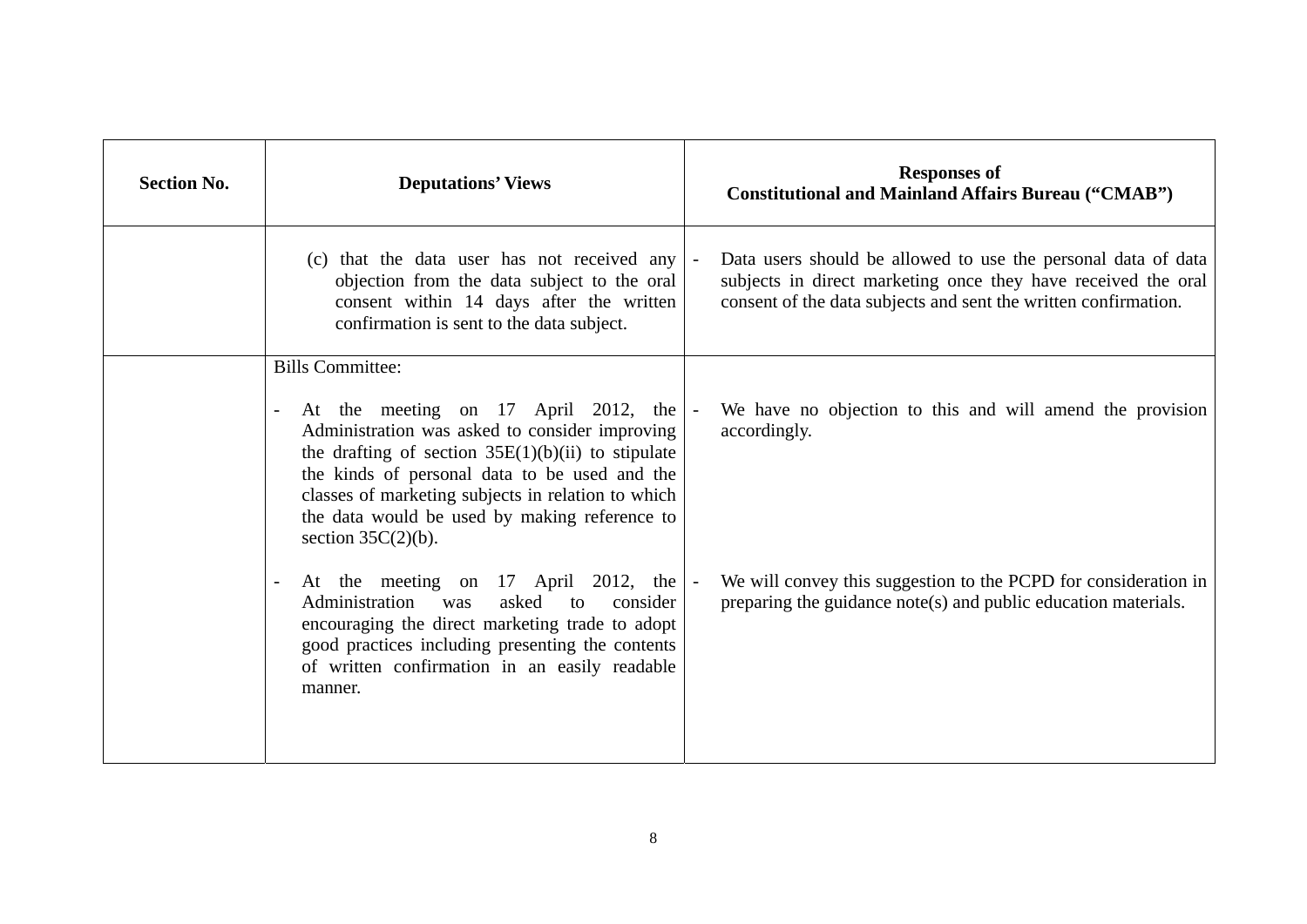| <b>Section No.</b> | <b>Deputations' Views</b>                                                                                                                                                                                                                                                                                                                                                                                                                                                                                                                                                                                                                                                                                                                                                                                                                                                                                                                                | <b>Responses of</b><br><b>Constitutional and Mainland Affairs Bureau ("CMAB")</b>                                                                                                                                                                                                                                                                                                                                                                                                                                                                                                                                                                                                                                              |
|--------------------|----------------------------------------------------------------------------------------------------------------------------------------------------------------------------------------------------------------------------------------------------------------------------------------------------------------------------------------------------------------------------------------------------------------------------------------------------------------------------------------------------------------------------------------------------------------------------------------------------------------------------------------------------------------------------------------------------------------------------------------------------------------------------------------------------------------------------------------------------------------------------------------------------------------------------------------------------------|--------------------------------------------------------------------------------------------------------------------------------------------------------------------------------------------------------------------------------------------------------------------------------------------------------------------------------------------------------------------------------------------------------------------------------------------------------------------------------------------------------------------------------------------------------------------------------------------------------------------------------------------------------------------------------------------------------------------------------|
| New section 35K    | HKAB:<br>HKAB points out that for the banking industry, a<br>$\overline{a}$<br>written response is not feasible for certain<br>financial services delivery channels including<br>telebanking and suggests that it will be more<br>practicable and convenient to customers to<br>indicate no objection to the use and sale of<br>personal data in direct marketing during the<br>telephone conversation with the bank, rather than<br>in writing.<br>PCPD:<br>PCPD suggests that the previous proposal, i.e. the<br>data user must not provide (whether for gain or<br>not) the data subject's personal data to third<br>parties unless the latter's written consent has been<br>received, should be maintained, as an oral consent<br>falls short of the standard of an express and<br>informed consent.<br><b>Bills Committee:</b><br>At the meeting on 17 April 2012, a Member<br>$\blacksquare$<br>objected to the proposal to allow oral consent for | We have further considered this. In view of the PCPD's and<br>Member's strong concerns, we propose to amend new section<br>35K such that provision of personal data (whether for gain or<br>not) will be subject to the in writing requirement, i.e. if a data<br>user intends to provide (whether for gain or not) a data subject's<br>personal data to another person for use in direct marketing, the<br>data user must provide to the data subject in writing the required<br>information. Also, before proceeding to provide (whether for<br>gain or not) the data, the data user must receive a reply in<br>writing from the data subject indicating that the data subject<br>does not object to the data user doing so. |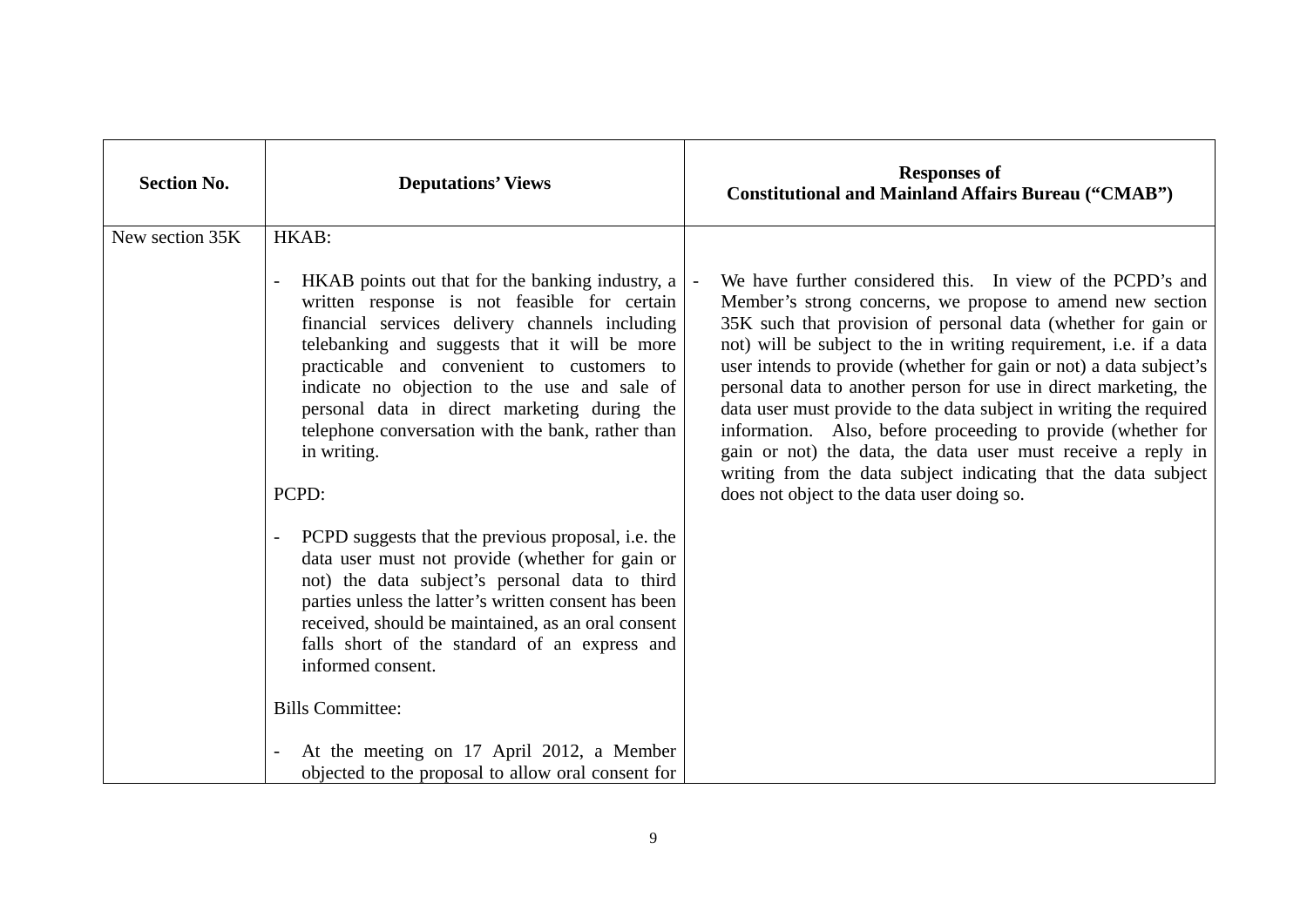| <b>Section No.</b>                                                                                          | <b>Deputations' Views</b>                                                                                                                                                                                                                                                                                                                                                                         | <b>Responses of</b><br><b>Constitutional and Mainland Affairs Bureau ("CMAB")</b>                                                                                                                                                                                                                                                                                                                                                                                                                                                                                                                                                                                                                                    |
|-------------------------------------------------------------------------------------------------------------|---------------------------------------------------------------------------------------------------------------------------------------------------------------------------------------------------------------------------------------------------------------------------------------------------------------------------------------------------------------------------------------------------|----------------------------------------------------------------------------------------------------------------------------------------------------------------------------------------------------------------------------------------------------------------------------------------------------------------------------------------------------------------------------------------------------------------------------------------------------------------------------------------------------------------------------------------------------------------------------------------------------------------------------------------------------------------------------------------------------------------------|
|                                                                                                             | provision of personal data to a third party for<br>gain.                                                                                                                                                                                                                                                                                                                                          |                                                                                                                                                                                                                                                                                                                                                                                                                                                                                                                                                                                                                                                                                                                      |
| Part VIA-<br>Recording<br>requirement for<br>oral<br>communication<br>between data user<br>and data subject | <b>Bills Committee:</b><br>At the meeting on 17 April, the Administration<br>was asked to consider stipulating in this section<br>that, if the information in section $35C(2)(a)$ and<br>the consent in section $35E(1)(a)$ is given orally,<br>audio recording will be required and data users<br>have to alert data subjects that the telephone<br>communication between them will be recorded. | It would be in the interest of the data user to keep a record of the<br>consent of the data subject, whether in written form or audio<br>recording. We have made reference to the arrangements in the<br>banking and securities trades.<br>The audio recording<br>arrangement is set out in the guidelines or code issued by the<br>regulatory authorities. The PCPD will issue guidance note(s)<br>on the new requirements and audio recording for verbal<br>communication will be covered. It is also relevant to point out<br>that even though the data subject may not have recorded his/her<br>oral consent, it is open to him/her to make a data access request<br>to obtain a copy of the relevant recording. |
|                                                                                                             | Administration was asked to consider<br>The T<br>encouraging the direct marketing trade to record<br>the complete telephone communication.<br>The<br>PCPD was requested to provide data users with<br>standard scripts for this purpose.                                                                                                                                                          | We will convey these suggestions to the PCPD for consideration<br>in preparing the guidance note(s) and public education materials.                                                                                                                                                                                                                                                                                                                                                                                                                                                                                                                                                                                  |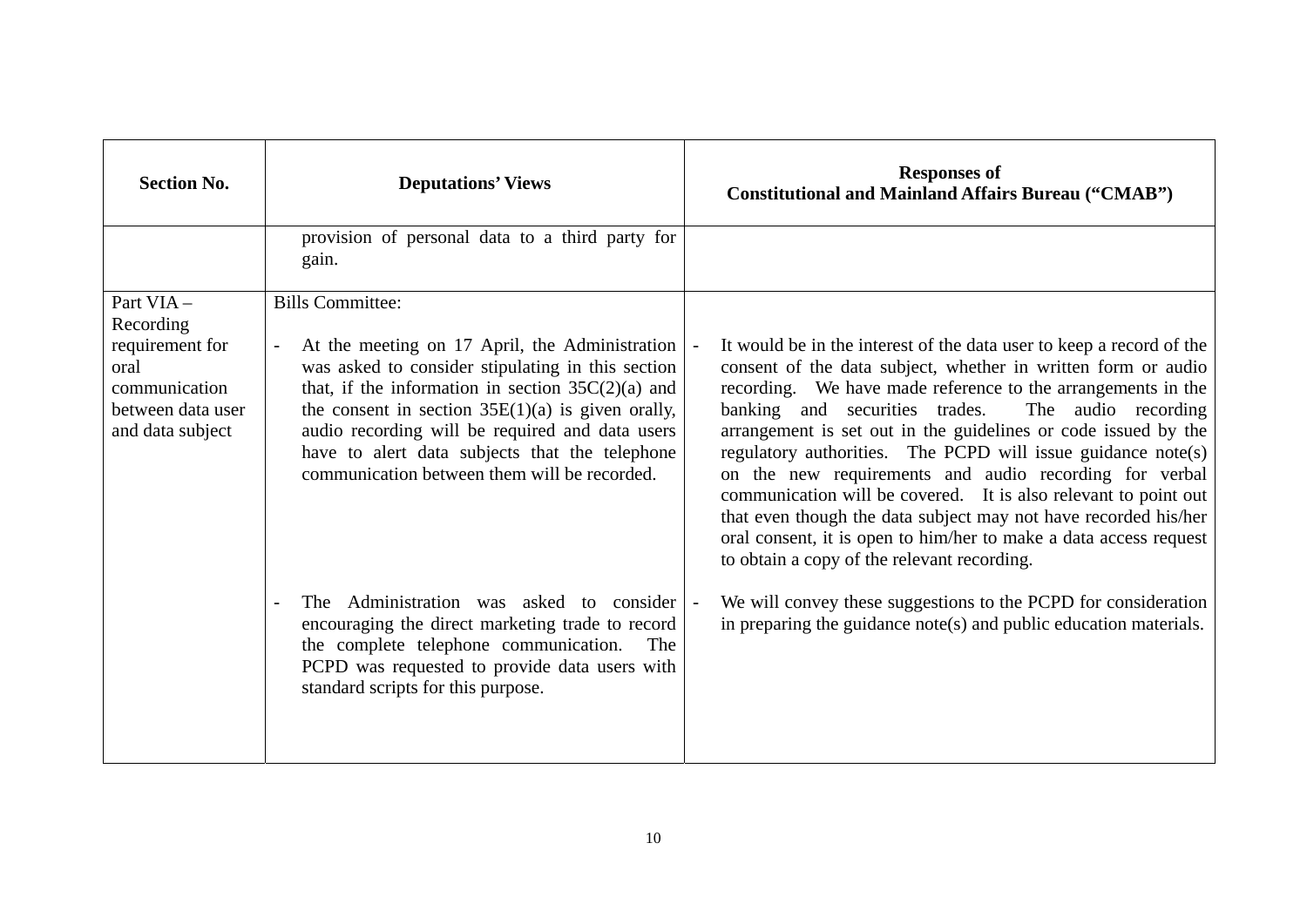| <b>Section No.</b> | <b>Deputations' Views</b>                                                                                                                                                                              | <b>Responses of</b><br><b>Constitutional and Mainland Affairs Bureau ("CMAB")</b>                                                                                                                                                                                                                                                                                                                                                                                                                                                                                                                                                                                                                                                                                                                                                                                                                                                                                                                                                                                                           |
|--------------------|--------------------------------------------------------------------------------------------------------------------------------------------------------------------------------------------------------|---------------------------------------------------------------------------------------------------------------------------------------------------------------------------------------------------------------------------------------------------------------------------------------------------------------------------------------------------------------------------------------------------------------------------------------------------------------------------------------------------------------------------------------------------------------------------------------------------------------------------------------------------------------------------------------------------------------------------------------------------------------------------------------------------------------------------------------------------------------------------------------------------------------------------------------------------------------------------------------------------------------------------------------------------------------------------------------------|
| Part VIA - Source  | PCPD:                                                                                                                                                                                                  |                                                                                                                                                                                                                                                                                                                                                                                                                                                                                                                                                                                                                                                                                                                                                                                                                                                                                                                                                                                                                                                                                             |
| of personal data   | PCPD asks the Administration to reconsider its<br>$\overline{\phantom{a}}$<br>proposal to confer on individuals a right to be<br>informed of the source of their personal data by<br>direct marketers. | According to two surveys conducted by the then Office of the<br>Telecommunications Authority in 2008 and 2009, around half of<br>the person-to-person telemarketing calls ("P2P calls") did not<br>involve the recipients' personal data. Of the other half, in many<br>cases there is already an existing customer relationship between<br>the two parties. For the remaining cases, if data users were<br>mandated to inform recipients of P2P calls of the source of their<br>personal data when required by the recipients, this requirement<br>might be circumvented by presenting the calls as random calls<br>without disclosing any of the recipient's personal data. Overall,<br>the proposal will not be effective in addressing the nuisance<br>caused by P2P calls. Instead, it will increase the operational<br>burden and costs of law-abiding data users, in particular small<br>and medium enterprises, in complying with the requirement.<br>Those who find P2P calls a nuisance may, at any time, require<br>the data users to cease to use their personal data in direct |
|                    |                                                                                                                                                                                                        | marketing. The penalty for non-compliance will be increased<br>to a fine of \$500,000 and imprisonment for 3 years, as proposed<br>in the Bill. Furthermore, to provide better protection to data                                                                                                                                                                                                                                                                                                                                                                                                                                                                                                                                                                                                                                                                                                                                                                                                                                                                                           |
|                    |                                                                                                                                                                                                        | users, we have proposed that a data user who intends to provide<br>personal data of a data subject to a third person for use in direct<br>marketing must inform the data subject of certain specified                                                                                                                                                                                                                                                                                                                                                                                                                                                                                                                                                                                                                                                                                                                                                                                                                                                                                       |
|                    |                                                                                                                                                                                                        | information relating to the provision, including the class of                                                                                                                                                                                                                                                                                                                                                                                                                                                                                                                                                                                                                                                                                                                                                                                                                                                                                                                                                                                                                               |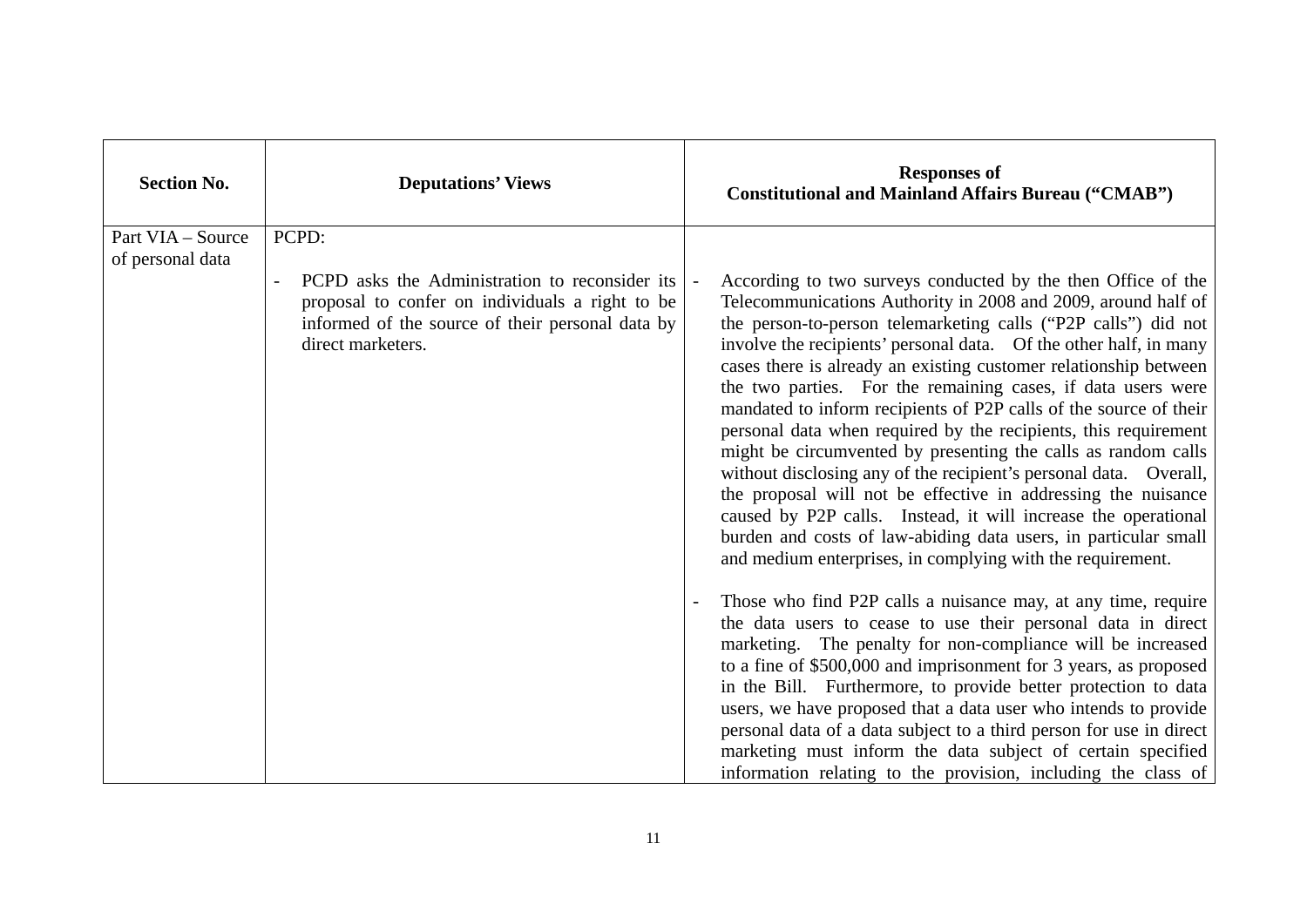| <b>Section No.</b>                                          | <b>Deputations' Views</b>                                                                                                                                                                                   | <b>Responses of</b><br><b>Constitutional and Mainland Affairs Bureau ("CMAB")</b>                                                                                                                                                                                                                                                                                                                                                                                                                                                                                                                                                                                                                                                               |
|-------------------------------------------------------------|-------------------------------------------------------------------------------------------------------------------------------------------------------------------------------------------------------------|-------------------------------------------------------------------------------------------------------------------------------------------------------------------------------------------------------------------------------------------------------------------------------------------------------------------------------------------------------------------------------------------------------------------------------------------------------------------------------------------------------------------------------------------------------------------------------------------------------------------------------------------------------------------------------------------------------------------------------------------------|
|                                                             |                                                                                                                                                                                                             | persons to whom the data is to be provided. Also, a data<br>subject who has been provided with the specified information<br>may subsequently require the data user to notify the person(s) to<br>whom his/her personal data has been provided for use in direct<br>marketing to cease to so use the personal data. The person who<br>receives such a notification from the data user must cease to use<br>the personal data of the data subject in direct marketing in<br>accordance with the notification.<br>Otherwise, the person<br>commits an offence and is liable on conviction to a fine of<br>\$500,000 and to imprisonment for 3 years (or a fine of<br>\$1,000,000 and to imprisonment for 5 years if the provision is<br>for gain). |
| Part VIA -<br>Sufficient lead<br>time for<br>implementation | HKAB:<br>HKAB suggests a lead time of not less than ten<br>$\blacksquare$<br>months from the passing of the Bill to the<br>effective date of the relevant new requirements<br>relating to direct marketing. | We have discussed with PCPD and consider that a lead time of<br>around nine months from enactment of the Bill will be needed to<br>allow sufficient time for PCPD to draw up the new guidance<br>note(s) and undertake other publicity and public education<br>activities on the new provisions as well as for data users to<br>prepare for compliance with the new requirements.                                                                                                                                                                                                                                                                                                                                                               |
| New section<br>50(1A)(c)                                    | PCPD:<br>The Bill proposes to delete the words "the matters"                                                                                                                                                | A contravention has to be viewed in its entirety $-$ steps to<br>$\sim$                                                                                                                                                                                                                                                                                                                                                                                                                                                                                                                                                                                                                                                                         |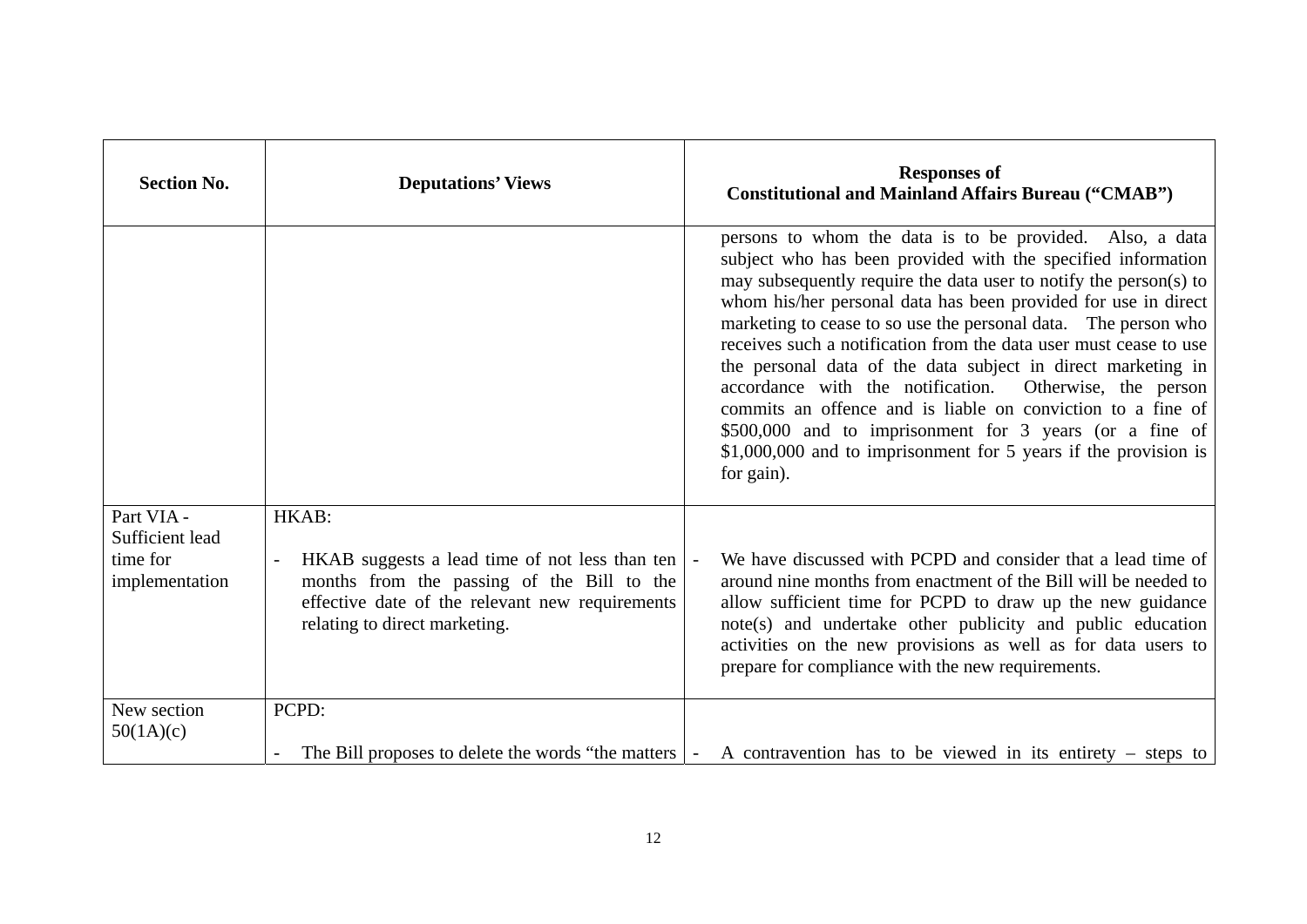| <b>Section No.</b>   | <b>Deputations' Views</b>                                                                                                                                                                                                                                                                                                                                                                                                                                                                                                         | <b>Responses of</b><br><b>Constitutional and Mainland Affairs Bureau ("CMAB")</b>                                                                                                                                                                                                                                                                                                                                                                                                                                                                                                                                                                                         |
|----------------------|-----------------------------------------------------------------------------------------------------------------------------------------------------------------------------------------------------------------------------------------------------------------------------------------------------------------------------------------------------------------------------------------------------------------------------------------------------------------------------------------------------------------------------------|---------------------------------------------------------------------------------------------------------------------------------------------------------------------------------------------------------------------------------------------------------------------------------------------------------------------------------------------------------------------------------------------------------------------------------------------------------------------------------------------------------------------------------------------------------------------------------------------------------------------------------------------------------------------------|
|                      | occasioning it" from the provision. This will<br>take away PCPD's power to address the indirect<br>factors leading to a contravention (such as<br>contravention due to the inadequacy or absence of<br>the data user's policy practice or procedure).<br>Hence the words "the matters occasioning it"<br>should be added to section $50(1A)(c)$ .                                                                                                                                                                                 | remedy the contravention will not be confined to those that only<br>directly deal with the act or omission that constitutes the<br>contravention, but also include those that deal with the practices<br>and circumstances leading to the contravention.<br>Section<br>$50(1A)$ does not contain any provision that qualifies the steps<br>which may be taken, and any steps that are directed at<br>remedying the contravention will be covered.<br>Nevertheless, in view of the strong concern of PCPD, we will<br>amend the provision to make clear that steps specified in the<br>enforcement notice may include steps to prevent recurrence of<br>the contravention. |
| New section<br>58(6) | HKAB:                                                                                                                                                                                                                                                                                                                                                                                                                                                                                                                             |                                                                                                                                                                                                                                                                                                                                                                                                                                                                                                                                                                                                                                                                           |
|                      | The definition of "crime" in the proposed new<br>$\overline{\phantom{a}}$<br>section $58(6)(b)$ is likely to render financial<br>unable<br>institutions<br>with<br>to<br>comply<br>Recommendations 17 and 18 of the Financial<br>Action Task Force ("FATF") under which<br>international financial institutions are permitted to<br>exchange information with third-party financial<br>institutions or overseas group members to<br>implement policies and procedures for countering<br>money laundering and terrorist financing. | Section 58 provides for exemption from Data Protection<br>Principles 3 and 6 and section $18(1)(b)$ for the purposes of,<br>among other things, the prevention or detection of crime.<br>There would need to be strong justifications for extension of the<br>exemption.<br>As advised by the Financial Services and the Treasury Bureau,<br>revised FATF Recommendations<br>require<br>member<br>the<br>jurisdictions to ensure that financial institutions will implement<br>internal policies and procedures against money laundering and                                                                                                                              |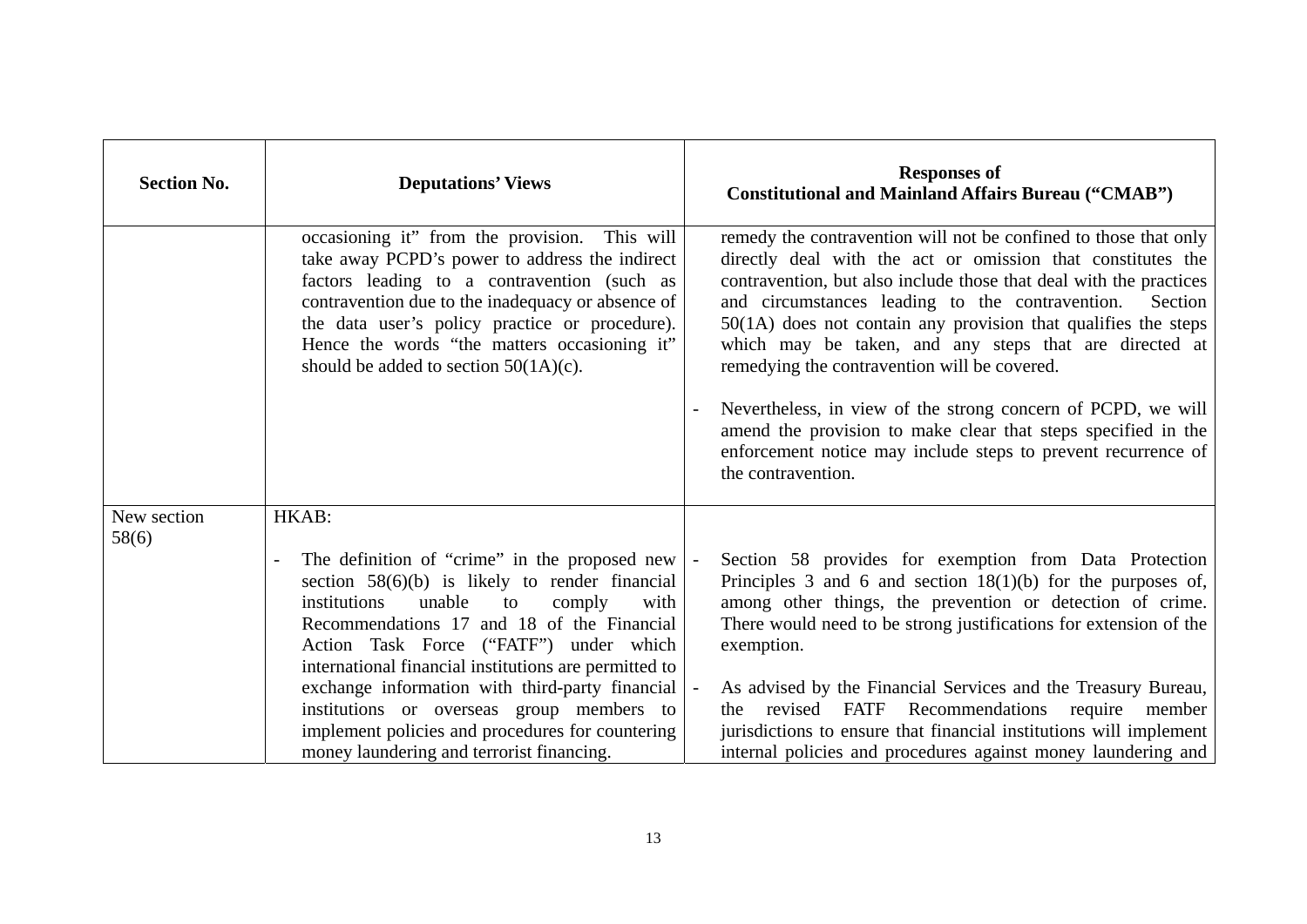| <b>Section No.</b> | <b>Deputations' Views</b>                                                                                                                                                                                                                                                                                                                                                                                                                                                                                                                                                                                                                                                                     | <b>Responses of</b><br><b>Constitutional and Mainland Affairs Bureau ("CMAB")</b>                                                                                                                                                                                                                                                                                                                                                                                                                                                                                                  |
|--------------------|-----------------------------------------------------------------------------------------------------------------------------------------------------------------------------------------------------------------------------------------------------------------------------------------------------------------------------------------------------------------------------------------------------------------------------------------------------------------------------------------------------------------------------------------------------------------------------------------------------------------------------------------------------------------------------------------------|------------------------------------------------------------------------------------------------------------------------------------------------------------------------------------------------------------------------------------------------------------------------------------------------------------------------------------------------------------------------------------------------------------------------------------------------------------------------------------------------------------------------------------------------------------------------------------|
|                    | To address this, a subsection (c) should be added<br>to section 58(6), which reads "conduct in Hong"<br>Kong or elsewhere that would constitute money<br>laundering or terrorist financing as defined in<br>Schedule 1 of the Anti-Money Laundering and<br>Counter-Terrorist<br>Financing<br>(Financial)<br>Institutions) Ordinance (Cap.615)".<br>PCPD:<br>HKAB's proposal, if not properly constituted,<br>$\frac{1}{2}$<br>would permit disclosure of personal data to<br>facilitate investigation of crime committed<br>outside Hong Kong by various data users to<br>overseas requestors without sufficient safeguards,<br>hence open up a back door too wide that is<br>beyond control. | terrorist financing, including sharing information within the<br>financial group for the purpose of customer due diligence and<br>money laundering and terrorist financing risk management.<br>FATF specifically prescribes that adequate safeguards on the<br>confidentiality and use of information exchange should be in<br>place. Revised Recommendations 17 and 18 are not yet due for<br>implementation. The issue of implementation will be dealt<br>with by the Administration separately.<br>We do not intend to expand the definition of "crime" as<br>proposed by HKAB. |
| New section<br>63B | HKAB:<br>Section $63B(4)$ should read –<br>$\overline{a}$<br>"(4) If a data user transfers or discloses personal<br>data to a person for the purpose of a due                                                                                                                                                                                                                                                                                                                                                                                                                                                                                                                                 | The exemption is confined to the purpose of a due diligence<br>exercise and therefore it follows that the data should be returned<br>and/or destroyed after completion of the exercise.                                                                                                                                                                                                                                                                                                                                                                                            |
|                    | diligence exercise to be conducted in<br>connection with a proposed business                                                                                                                                                                                                                                                                                                                                                                                                                                                                                                                                                                                                                  |                                                                                                                                                                                                                                                                                                                                                                                                                                                                                                                                                                                    |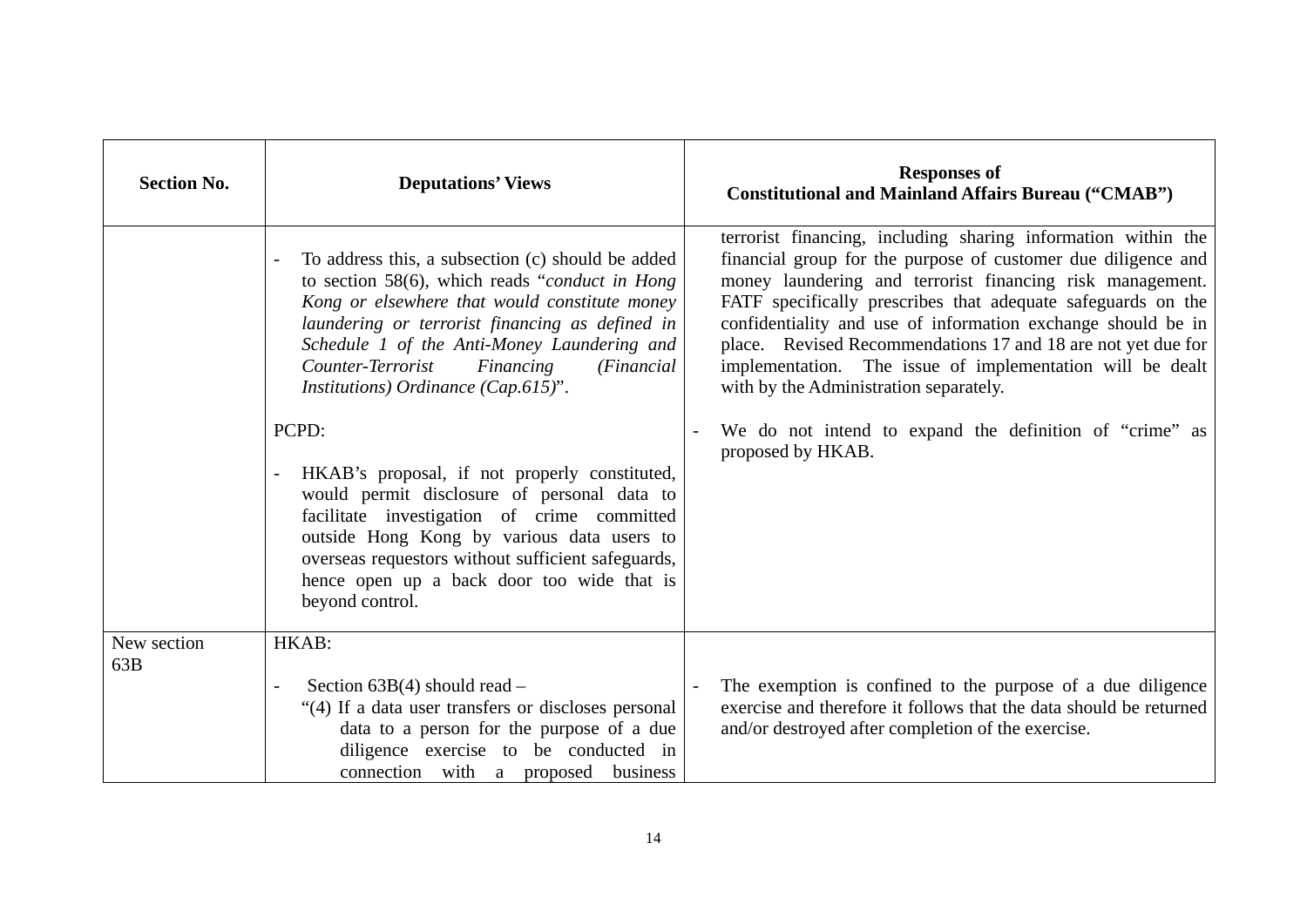| <b>Section No.</b> | <b>Deputations' Views</b>                                                                                                                                                                                                                                                                                                                                                                                                                                                                                                 | <b>Responses of</b><br><b>Constitutional and Mainland Affairs Bureau ("CMAB")</b>                                                                                                                                                                                                                                      |
|--------------------|---------------------------------------------------------------------------------------------------------------------------------------------------------------------------------------------------------------------------------------------------------------------------------------------------------------------------------------------------------------------------------------------------------------------------------------------------------------------------------------------------------------------------|------------------------------------------------------------------------------------------------------------------------------------------------------------------------------------------------------------------------------------------------------------------------------------------------------------------------|
|                    | transaction described in subsection (1), the<br>$person -$<br>must only use the data for that<br>(a)<br>purpose; and<br>must, as soon as practicable after the<br>(b)<br>completion of the due diligence<br>exercise and provided that the data is<br>no longer necessary for the purpose<br>of the business transaction –<br>return the personal data to the<br>(i)<br>data user without keeping any<br>record of the data; orand-<br>destroy any record of the<br>(ii)<br>personal data that is kept by the<br>person." |                                                                                                                                                                                                                                                                                                                        |
| New section<br>63D | <b>Bills Committee:</b><br>At the meeting on 26 Mach 2012, the<br>$\overline{\phantom{a}}$<br>Administration was requested to provide written<br>information on the meaning of "records".                                                                                                                                                                                                                                                                                                                                 | According to the Government Records Service, a "record" is any<br>recorded information or data in any physical format or media<br>created or received by an organization during its course of<br>official business and kept as evidence of policies, decisions,<br>procedures, functions, activities and transactions. |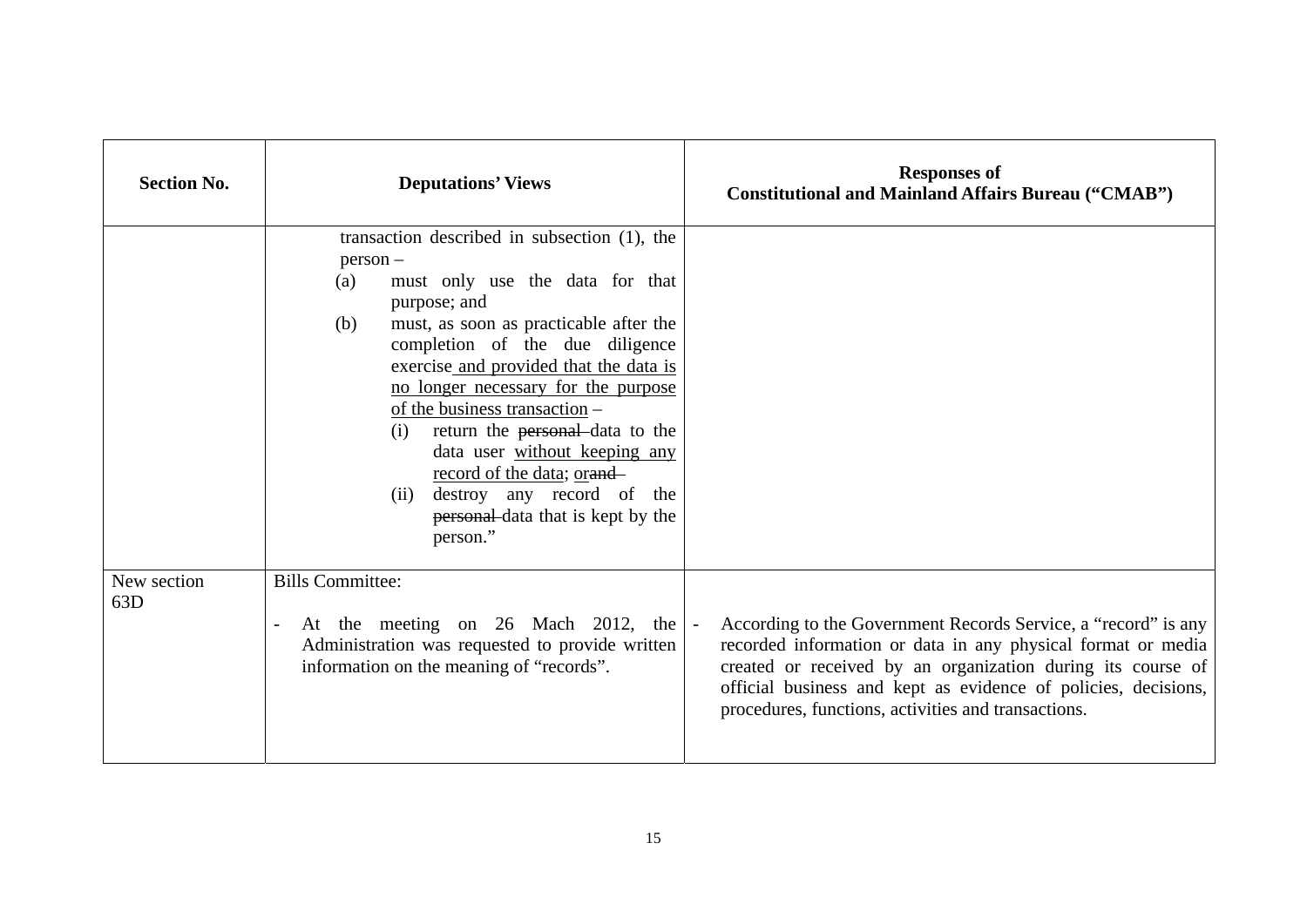| <b>Section No.</b> | <b>Deputations' Views</b>                                                                                                                                                                                                                                                                            | <b>Responses of</b><br><b>Constitutional and Mainland Affairs Bureau ("CMAB")</b>                                                                                                                                                                                                                                                                                                                                                                                                                                                                                                                                                                                                                     |
|--------------------|------------------------------------------------------------------------------------------------------------------------------------------------------------------------------------------------------------------------------------------------------------------------------------------------------|-------------------------------------------------------------------------------------------------------------------------------------------------------------------------------------------------------------------------------------------------------------------------------------------------------------------------------------------------------------------------------------------------------------------------------------------------------------------------------------------------------------------------------------------------------------------------------------------------------------------------------------------------------------------------------------------------------|
| New section<br>66B | PCPD:                                                                                                                                                                                                                                                                                                |                                                                                                                                                                                                                                                                                                                                                                                                                                                                                                                                                                                                                                                                                                       |
|                    | An express provision which empowers the<br>in-house lawyers of PCPD to provide legal<br>services to the public (such as provision of legal<br>advice, attendance in court and other assistance<br>which is necessary for and incidental to the legal<br>proceedings) should be added to section 66B. | In the case of solicitors, there does not seem to be any rules in<br>the Law Society of Hong Kong's Guide to Professional Conduct<br>prohibiting solicitors employed by PCPD to provide legal advice<br>or services to members of the public. PCPD may wish to seek<br>confirmation from the Law Society of Hong Kong.<br>In the case of barristers, paragraph 181 of the Bar Code states<br>$\overline{\phantom{a}}$<br>that "an employed or non-practising barrister may not without<br>the permission of the Bar Council act  in any capacity whereby<br>directly or indirectly he supplies legal advice or services to the<br><i>public</i> ". In this regard, barristers employed by PCPD should |
|                    |                                                                                                                                                                                                                                                                                                      | apply to the Hong Kong Bar Council for permission to supply<br>legal advice or services to the public for the purpose of section<br>66B.                                                                                                                                                                                                                                                                                                                                                                                                                                                                                                                                                              |
|                    |                                                                                                                                                                                                                                                                                                      | PCPD has agreed to approach the legal professional bodies to<br>$\blacksquare$<br>seek their views and confirmation. We will work with PCPD if<br>follow up action is required.                                                                                                                                                                                                                                                                                                                                                                                                                                                                                                                       |
|                    |                                                                                                                                                                                                                                                                                                      | The above will not affect the launch and operation of the<br>PCPD's legal assistance scheme. It is relevant to point out that<br>the Equal Opportunities Commission has been running a similar<br>legal assistance scheme and their in-house lawyers have been                                                                                                                                                                                                                                                                                                                                                                                                                                        |